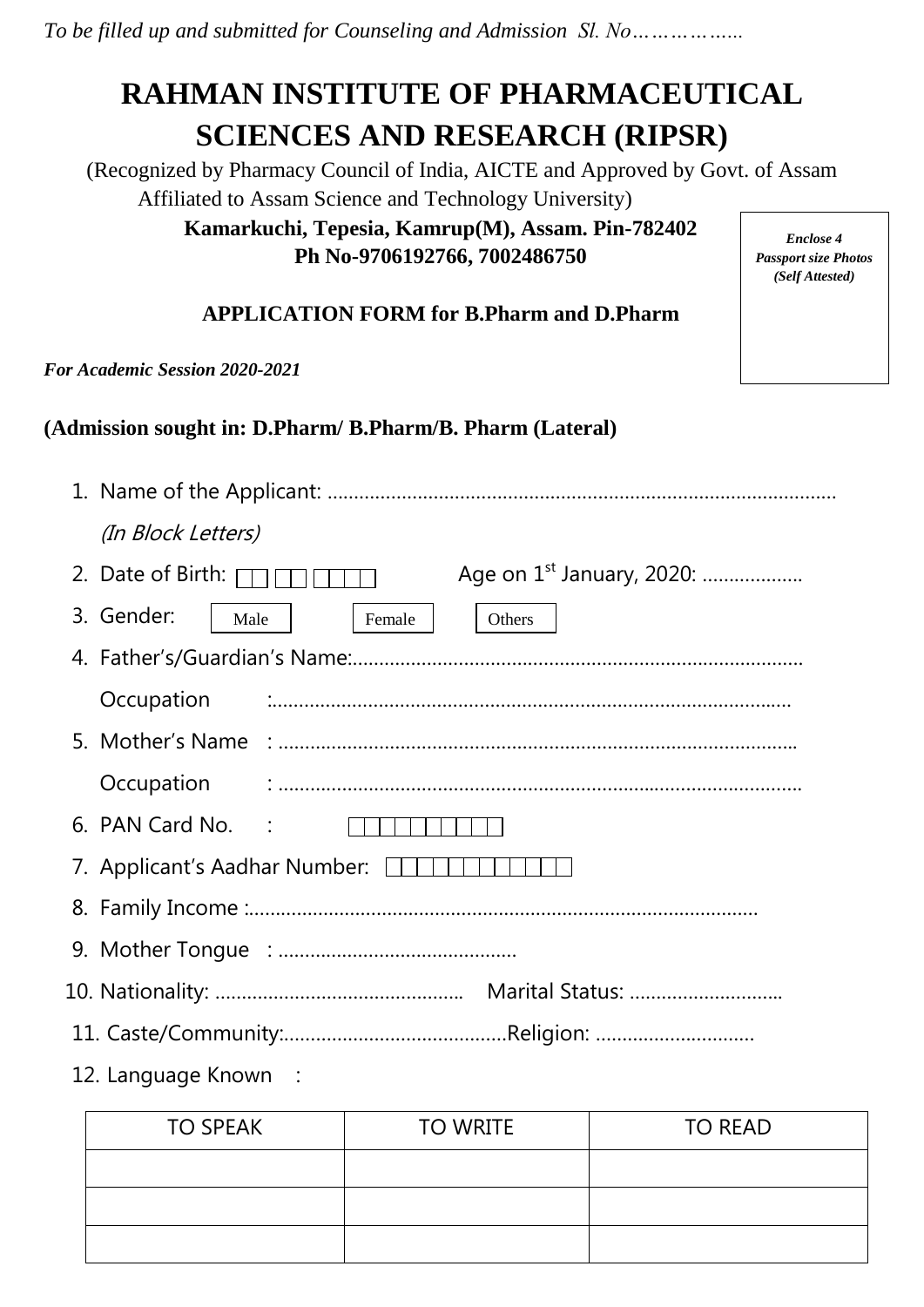| If yes, attach certificate | 13. Have you applied under physically disabled quota: Yes / No. |
|----------------------------|-----------------------------------------------------------------|
|                            |                                                                 |
|                            |                                                                 |
|                            |                                                                 |
|                            |                                                                 |
|                            |                                                                 |
|                            |                                                                 |
|                            | Post OfficePIN Code                                             |
|                            |                                                                 |
|                            |                                                                 |
|                            |                                                                 |
|                            |                                                                 |
|                            |                                                                 |
|                            |                                                                 |

17. Details of Examinations Passed:

| Name of       | Name of the | Name of    | Year of | Reg. No  | Total      | Total    | % of Marks |
|---------------|-------------|------------|---------|----------|------------|----------|------------|
| the           | Educational | the Board/ | Passing | &        | Marks      | Marks    | Obtained   |
| Examination   | Institute   | University |         | Roll no. | Prescribed | obtained |            |
| H.S.L.C.      |             |            |         |          |            |          |            |
|               |             |            |         |          |            |          |            |
| $H.S. (10+2)$ |             |            |         |          |            |          |            |
|               |             |            |         |          |            |          |            |
| D.Pharm       |             |            |         |          |            |          |            |
|               |             |            |         |          |            |          |            |
| Any Other     |             |            |         |          |            |          |            |
|               |             |            |         |          |            |          |            |

# 18. Details of Marks Obtained in H.S. (10+2) or Equivalent Science examination

| Examination                           | Marks Secured |           |        | % of marks in aggregate |            |            |
|---------------------------------------|---------------|-----------|--------|-------------------------|------------|------------|
| H.S. $(10+2)$ / Equivalent<br>Science | Phys(P)       | $Chem(C)$ | Bio(B) | Math(M)                 | <b>PCB</b> | <b>PCM</b> |

\*Individual Pass marks should be obtained in all subjects.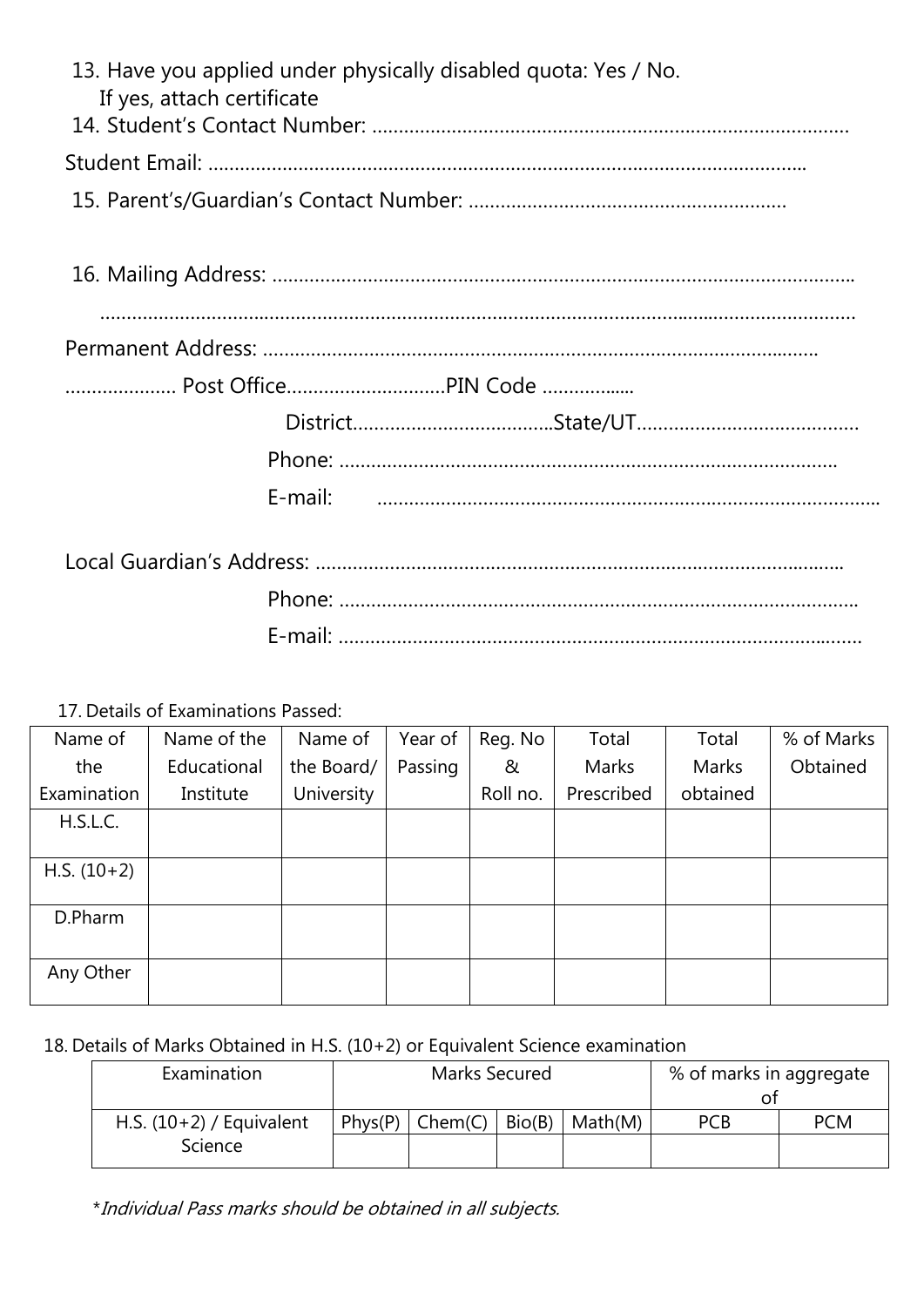19. Extra-Curricular Activities: …………………………………………………………………...

20. Reference: (Minimum 2 names and their contact details)

a. ……………………………………………………………………………………………………………………….

b. ……………………………………………………………………………………………………………………….

21. Checklist of documents (Originals and or Copies). Please tick, whichever is applicable

| 1              | Copies of passport size recent<br>colored<br>Four         | Submitted / Not Submitted | Remarks |
|----------------|-----------------------------------------------------------|---------------------------|---------|
|                | Photographs                                               |                           |         |
| $\overline{2}$ | For Candidates wearing spectacles, a recent certificate   |                           |         |
|                | stating the power of the glasses                          |                           |         |
| 3              | Admit card of HSLC Examination, (as age proof)            |                           |         |
| 4              | <b>HSLC Examination Marks Sheet</b>                       |                           |         |
| 5              | HSLC examination pass certificate                         |                           |         |
| 6              | Admit card of H.S. (10+2)/Equivalent examination          |                           |         |
| $\overline{7}$ | Marks sheet of H.S. $(10+2)/$ Equivalent examination      |                           |         |
| 8              | Pass certificate of H.S. $(10+2)/$ Equivalent examination |                           |         |
| 9              | Migration Certificate (Applicable to those who were       |                           |         |
|                | registered in any other Board/University other than       |                           |         |
|                | AHSEC)                                                    |                           |         |
| 10             | Character certificate from the Head of the institute      |                           |         |
|                | last attended                                             |                           |         |
| 11             | Gap Certificate (If any)                                  |                           |         |
| 12             | Marks sheet and Pass certificate of D.Pharm (for          |                           |         |
|                | lateral entry)                                            |                           |         |
| 13             | Medical History Record (Physical fitness certificate)     |                           |         |
|                | with signature and stamp from a registered medical        |                           |         |
|                | practitioner                                              |                           |         |
| 14             | <b>Aadhar Card Copy</b>                                   |                           |         |
| 15             | NRC Copy (Applicable for Assam only)                      |                           |         |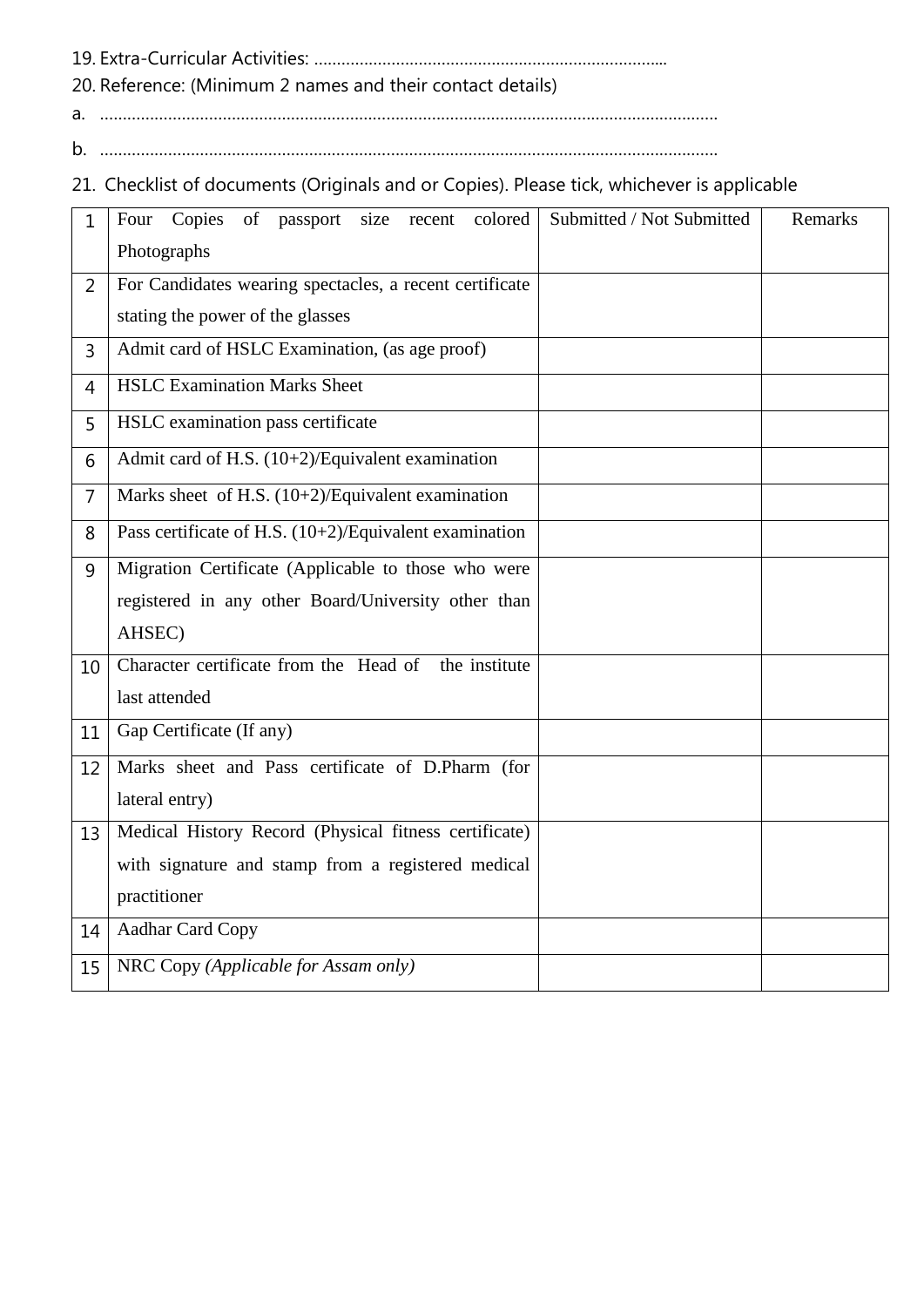#### **Joint Declaration by the Parents/Guardian & the Candidate**

- 1. I declare that the entries and documents submitted in support of the information furnished by me in this application form are true in all respects and in case of any entry or information or documents are found to be false, this entail automatic cancellation of my admission besides rendering me liable to legal proceedings. I agree and consent that my admission to the Rahman Institute of Pharmaceutical Sciences and Research on its roll are subject to the provisions of the rules, regulations and by laws and instruction which may be issued from time to time by the Institute Authorities & the Hospital administration.
- 2. Declare that the entries made above by my daughter are completely true and case of any discrepancy found after admission her name may be struck off from the college roll. I assure that I will pay the fees as per schedule. I declare that she is unmarried and will remain so till the completion of the course. Failing which I will withdraw her from the School/ college myself and Rahman Institute of Pharmaceutical Sciences and Research, Guwahati will be free to strike her name from the Institute roll.

Place: \_\_\_\_\_\_\_\_\_\_\_\_\_\_\_\_

Date:  $\Box$ 

Student's Signature

Signature of Parent/Guardian

| Place: |  |
|--------|--|
| Date:  |  |

**\*\* Fees once paid, will not be refunded.**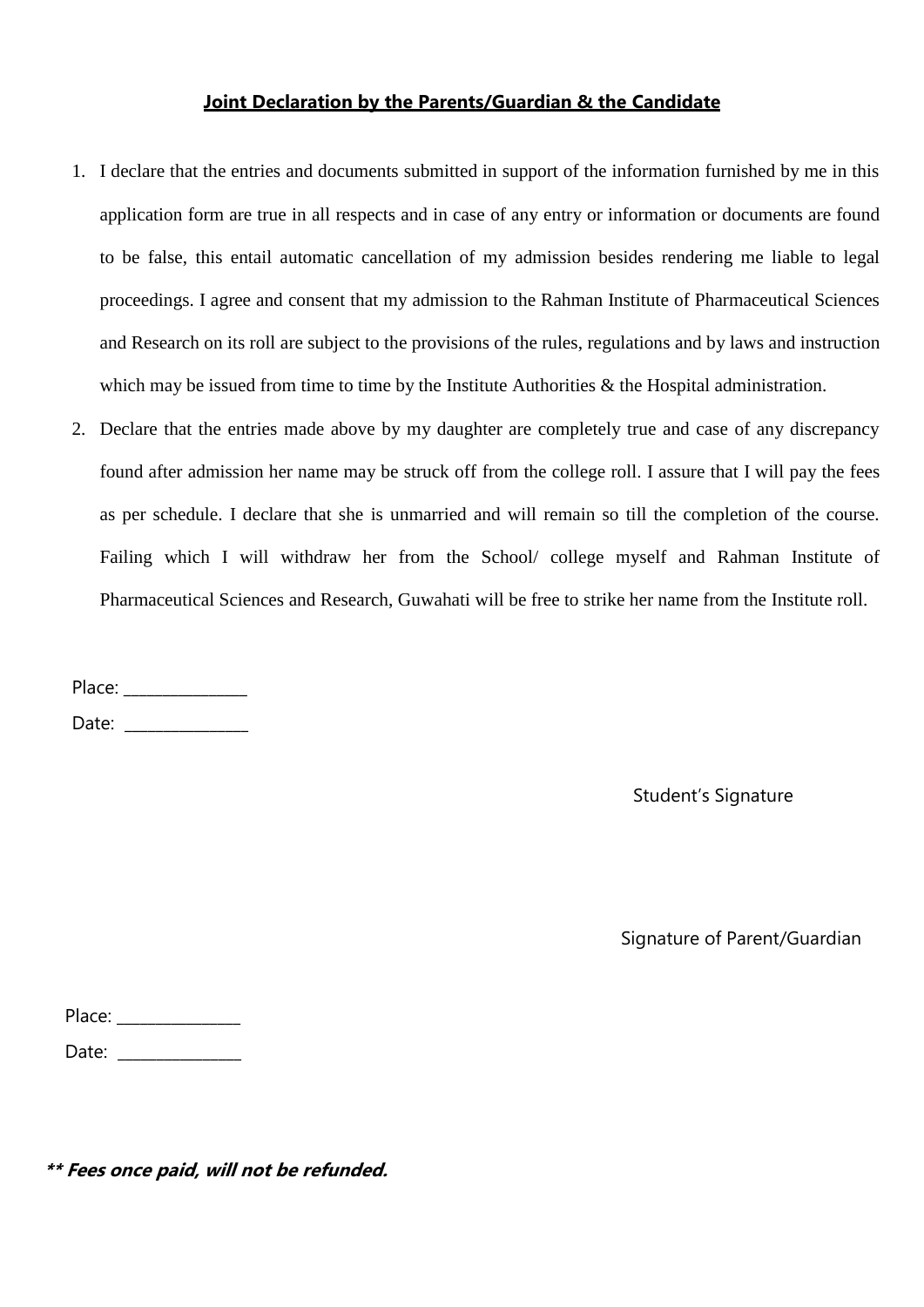# **FOR OFFICE USE**

- 1. The candidate has paid the admission, hostel and other fees amounting a sum of Rs.\_\_\_\_\_\_\_\_\_\_\_\_\_\_\_\_\_\_\_\_\_\_\_ (Rupees\_\_\_\_\_\_\_\_\_\_\_\_\_\_\_\_\_\_\_\_\_\_\_\_\_\_\_\_\_\_\_\_) in cash/demand draft D.D. No \_\_\_\_\_\_\_Dated \_\_\_\_\_\_\_\_\_\_\_\_\_\_\_\_\_\_\_\_\_\_\_\_\_\_\_\_\_ vide receipt No. \_\_\_\_\_\_\_\_\_\_\_\_\_\_\_\_\_\_\_\_\_\_\_\_\_ dated \_\_\_\_\_\_\_\_\_\_\_\_\_\_\_\_.(Demand Draft favouring "RAHMAN INSITUTE OF PHARMACEUTICAL SCIENCES AND RESEARCH,TEPESIA" on any nationalized bank payable at Tepesia, Sonapur.)
- 2. The student has been provisionally admitted/not admitted in \_\_\_\_\_\_\_\_\_\_\_\_\_\_\_\_\_\_\_\_\_\_\_\_\_\_\_\_\_\_on this date \_\_\_\_\_\_\_\_\_\_\_\_\_\_\_\_\_\_\_\_\_\_\_\_\_\_\_\_\_\_\_\_\_20 \_ \_.
- 3. Class Roll number \_\_\_\_\_\_\_\_\_\_\_\_\_\_\_\_\_\_\_\_\_\_\_\_\_\_\_\_\_\_\_\_\_\_\_ of the session 2019-2020.

**…………………………………………………… …………………………..**

#### **Signature of Authorized Admission Officer Community Community Principal**

RIPSR, Tepesia, Sonapur, Assam **RIPSR, Tepesia, Sonapur, Assam** 

Date:- / / / Date:- / / / Date:- / / / Date:- / / / Date:- / / / Date:- / / / Date:- / / / Date:- / / / 0100  $\sqrt{2}$